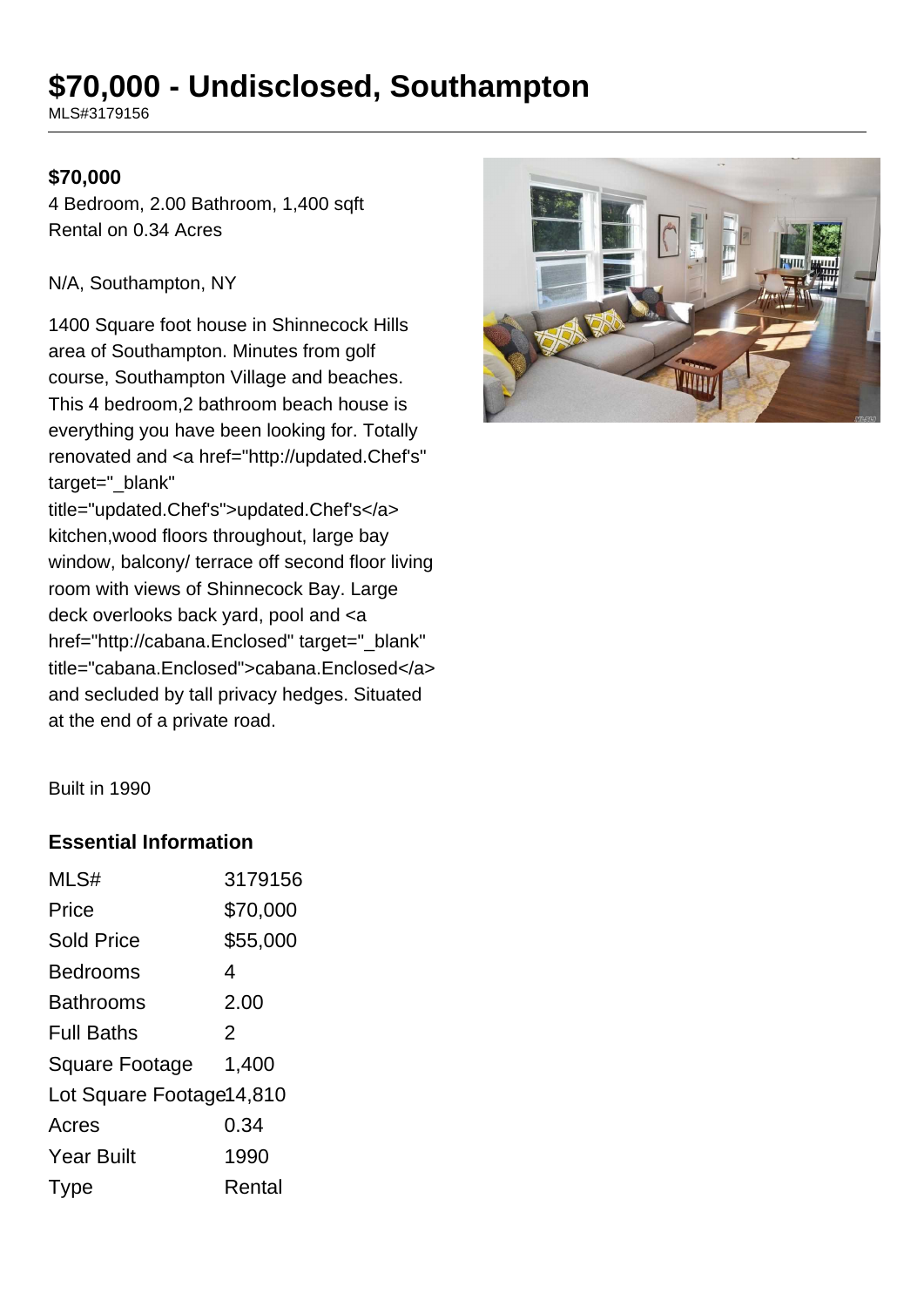| Sub-Type      | <b>Single Family Residence</b> |
|---------------|--------------------------------|
| <b>Style</b>  | Ranch                          |
| <b>Status</b> | Closed                         |

## **Community Information**

| Subdivision  | N/A         |
|--------------|-------------|
| City         | Southampton |
| County       | Suffolk     |
| <b>State</b> | NΥ          |
| Zip Code     | 11968       |
|              |             |

### **Amenities**

| Amenities | Pool          |
|-----------|---------------|
| View      | Water         |
| Has Pool  | Yes           |
| Pool      | Inground Pool |

### **Interior**

| Interior                 | Hardwood                                              |
|--------------------------|-------------------------------------------------------|
| <b>Interior Features</b> | Master Downstairs, Eat-in Kitchen, Formal Dining Room |
| Appliances               | Dishwasher, Dryer, Range, Refrigerator, Washer        |
| Heating                  | Oil                                                   |
| Cooling                  | <b>Central Air</b>                                    |
| Fireplace                | Yes                                                   |
| # of Fireplaces          | 1                                                     |
| Has Basement             | Yes                                                   |
| <b>Basement</b>          | Full, Unfinished                                      |
|                          |                                                       |

#### **Exterior**

| <b>Exterior</b> | Frame |
|-----------------|-------|
| Construction    | Frame |

## **School Information**

| <b>District</b> | Southampton |
|-----------------|-------------|
|-----------------|-------------|

## **Additional Information**

| Date Listed    | November 8th, 2019  |
|----------------|---------------------|
| Date Sold      | November 26th, 2019 |
| Days on Market | 18                  |